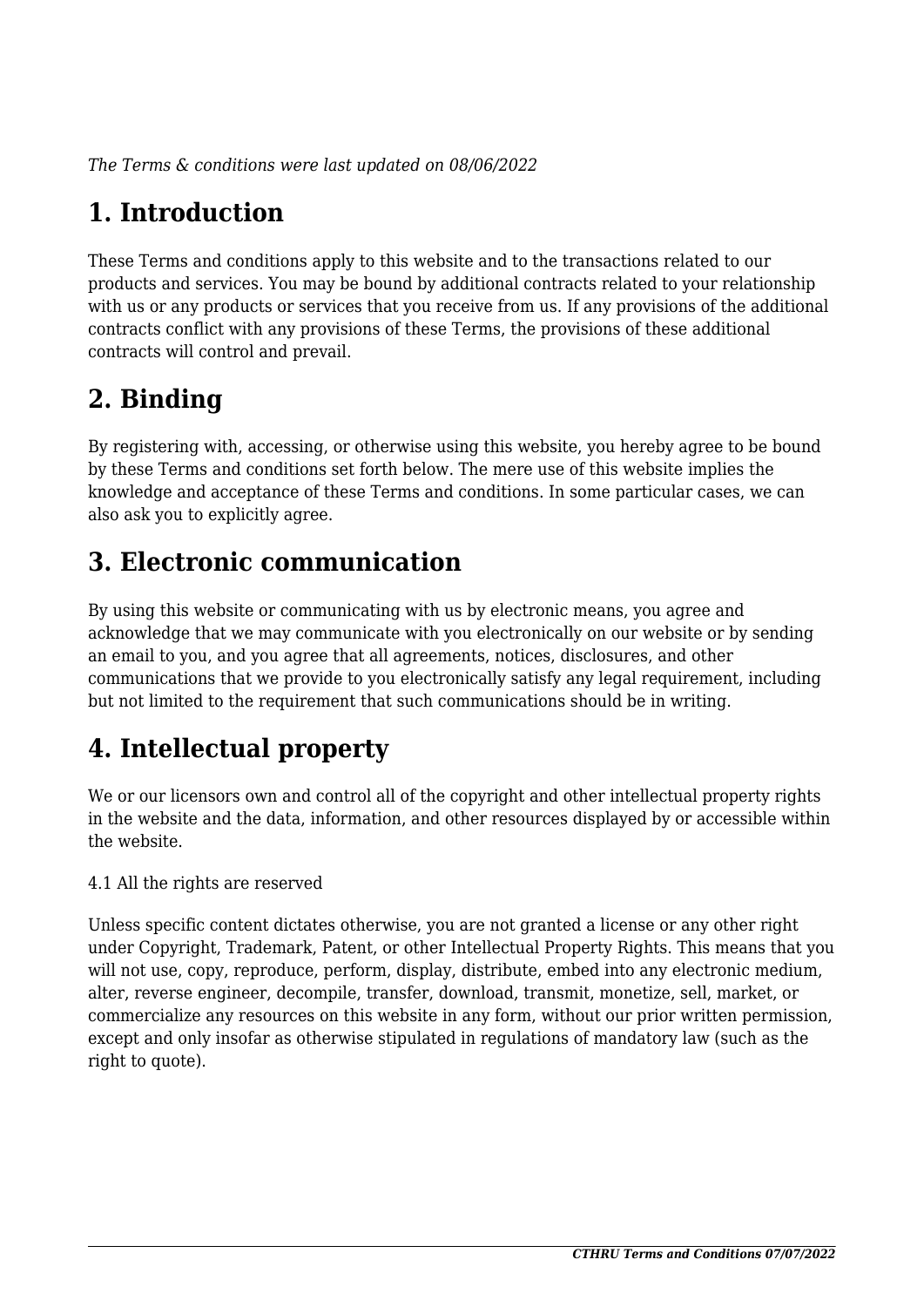## **5. Third-party property**

Our website may include hyperlinks or other references to other party's websites. We do not monitor or review the content of other party's websites which are linked to from this website. Products or services offered by other websites shall be subject to the applicable Terms and Conditions of those third parties. Opinions expressed or material appearing on those websites are not necessarily shared or endorsed by us.

We will not be responsible for any privacy practices or content of these sites. You bear all risks associated with the use of these websites and any related third-party services. We will not accept any responsibility for any loss or damage in whatever manner, however caused, resulting from your disclosure to third parties of personal information.

#### **6. Responsible use**

By visiting our website, you agree to use it only for the purposes intended and as permitted by these Terms, any additional contracts with us, and applicable laws, regulations, and generally accepted online practices and industry guidelines. You must not use our website or services to use, publish or distribute any material which consists of (or is linked to) malicious computer software; use data collected from our website for any direct marketing activity, or conduct any systematic or automated data collection activities on or in relation to our website.

Engaging in any activity that causes, or may cause, damage to the website or that interferes with the performance, availability, or accessibility of the website is strictly prohibited.

## **7. Registration**

You may register for an account with our website. During this process, you may be required to choose a password. You are responsible for maintaining the confidentiality of passwords and account information and agree not to share your passwords, account information, or secured access to our website or services with any other person. You must not allow any other person to use your account to access the website because you are responsible for all activities that occur through the use of your passwords or accounts. You must notify us immediately if you become aware of any disclosure of your password.

After account termination, you will not attempt to register a new account without our permission.

#### **8. Content posted by you**

We may provide various open communication tools on our website, such as blog comments, blog posts, forums, message boards, ratings and reviews, and various social media services. It might not be feasible for us to screen or monitor all content that you or others may share or submit on or through our website. However, we reserve the right to review the content and to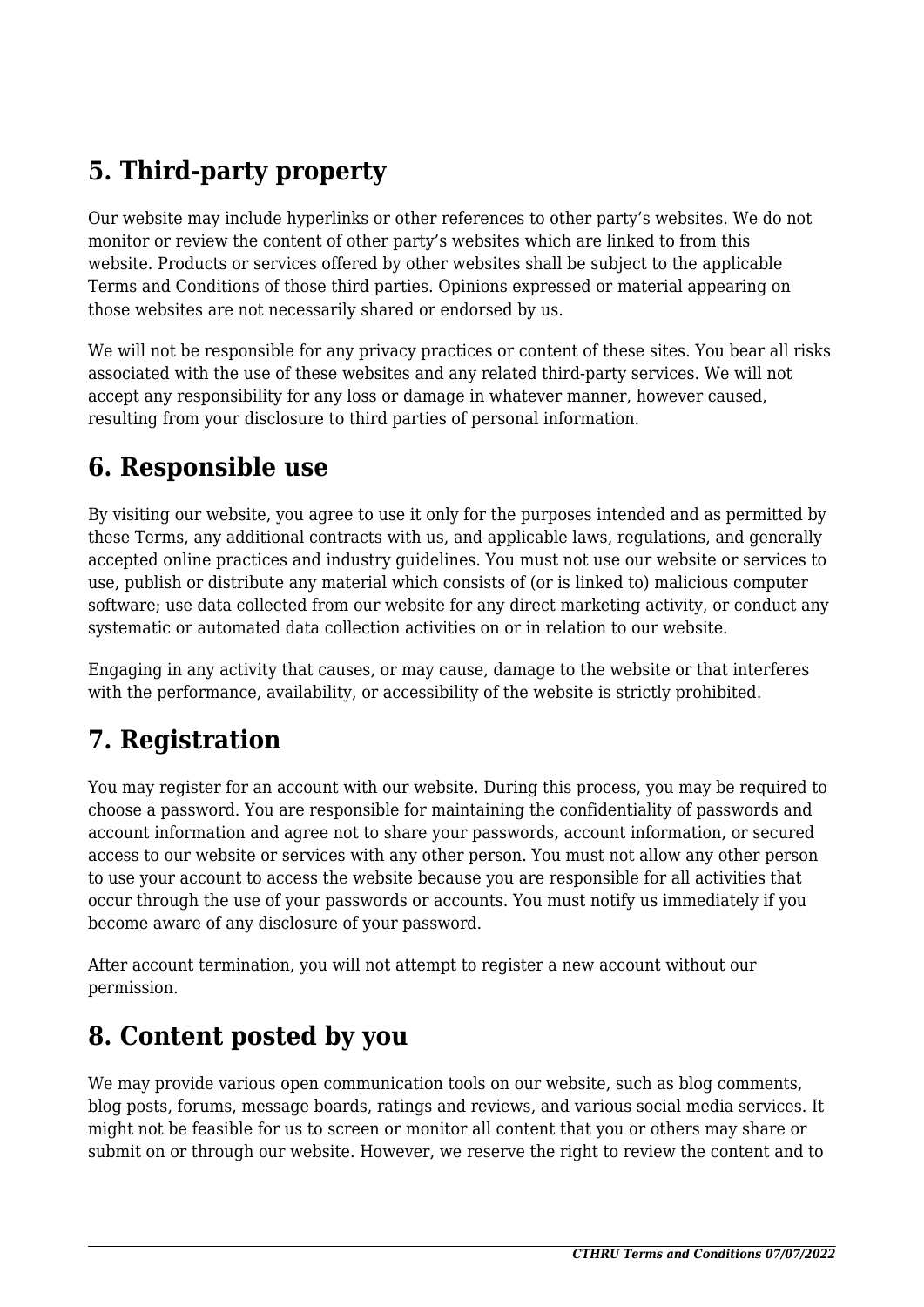monitor all use of and activity on our website, and remove or reject any content in our sole discretion. By posting information or otherwise using any open communication tools as mentioned, you agree that your content will comply with these Terms and Conditions and must not be illegal or unlawful or infringe any person's legal rights.

#### **9. Idea submission**

Do not submit any ideas, inventions, works of authorship, or other information that can be considered your own intellectual property that you would like to present to us unless we have first signed an agreement regarding the intellectual property or a non-disclosure agreement. If you disclose it to us absent such written agreement, you grant to us a worldwide, irrevocable, non-exclusive, royalty-free license to use, reproduce, store, adapt, publish, translate and distribute your content in any existing or future media.

#### **10. Termination of use**

We may, in our sole discretion, at any time modify or discontinue access to, temporarily or permanently, the website or any Service thereon. You agree that we will not be liable to you or any third party for any such modification, suspension or discontinuance of your access to, or use of, the website or any content that you may have shared on the website. You will not be entitled to any compensation or other payment, even if certain features, settings, and/or any Content you have contributed or have come to rely on, are permanently lost. You must not circumvent or bypass, or attempt to circumvent or bypass, any access restriction measures on our website.

## **11. Warranties and liability**

Nothing in this section will limit or exclude any warranty implied by law that it would be unlawful to limit or to exclude. This website and all content on the website are provided on an "as is" and "as available" basis and may include inaccuracies or typographical errors. We expressly disclaim all warranties of any kind, whether express or implied, as to the availability, accuracy, or completeness of the Content. We make no warranty that:

- this website or our content will meet your requirements:
- this website will be available on an uninterrupted, timely, secure, or error-free basis.

Nothing on this website constitutes or is meant to constitute, legal, financial or medical advice of any kind. If you require advice you should consult an appropriate professional.

The following provisions of this section will apply to the maximum extent permitted by applicable law and will not limit or exclude our liability in respect of any matter which it would be unlawful or illegal for us to limit or to exclude our liability. In no event will we be liable for any direct or indirect damages (including any damages for loss of profits or revenue, loss or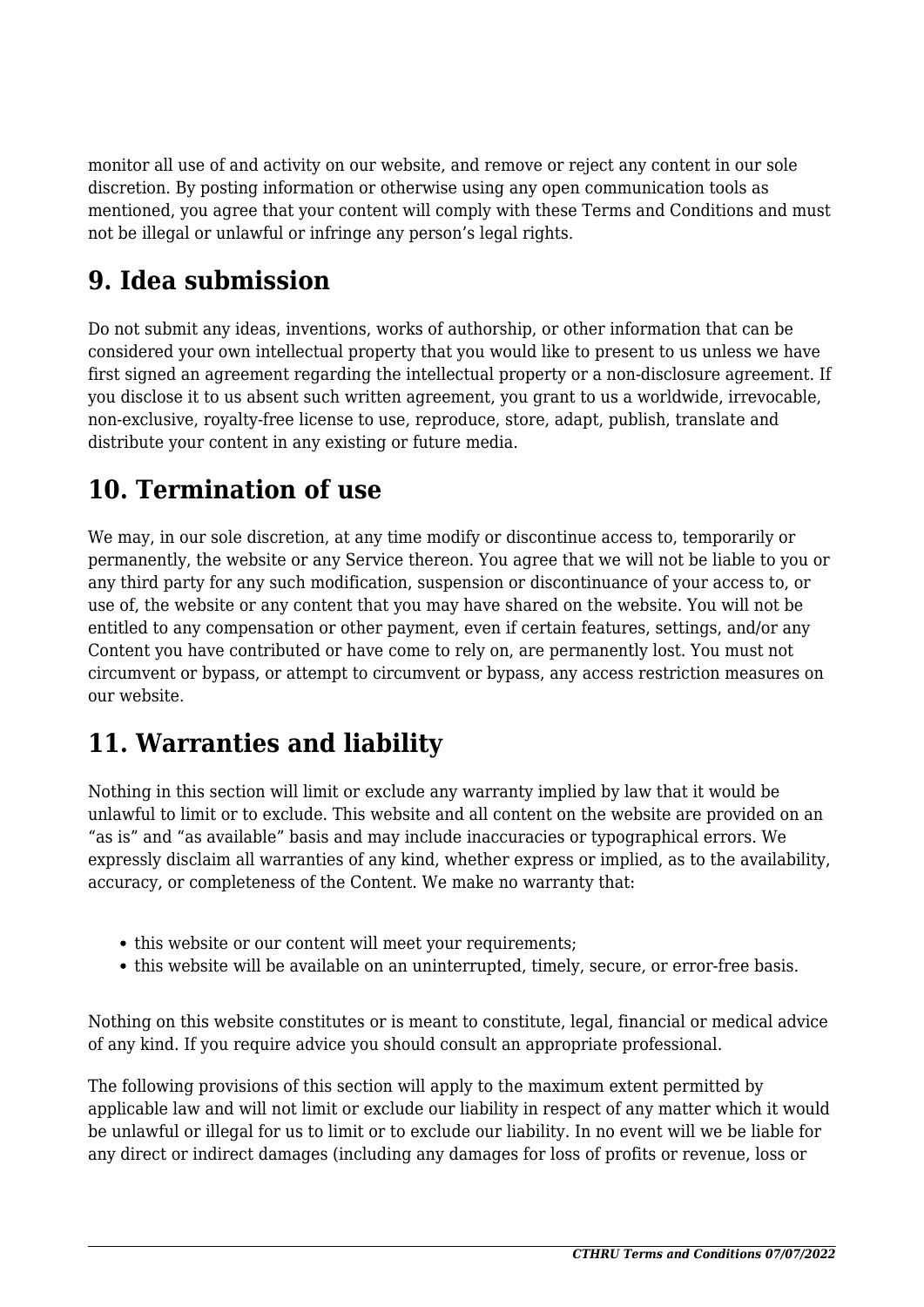corruption of data, software or database, or loss of or harm to property or data) incurred by you or any third party, arising from your access to, or use of, our website.

Except to the extent any additional contract expressly states otherwise, our maximum liability to you for all damages arising out of or related to the website or any products and services marketed or sold through the website, regardless of the form of legal action that imposes liability (whether in contract, equity, negligence, intended conduct, tort or otherwise) will be limited to the total price that you paid to us to purchase such products or services or use the website. Such limit will apply in the aggregate to all of your claims, actions and causes of action of every kind and nature.

## **12. Privacy**

To access our website and/or services, you may be required to provide certain information about yourself as part of the registration process. You agree that any information you provide will always be accurate, correct, and up to date.

We have developed a policy to address any privacy concerns you may have. For more information, please see our Privacy Statement and our [Cookie Policy](https://cthru.hopto.org/cookie-policy/).

## **13. Export restrictions / Legal compliance**

Access to the website from territories or countries where the Content or purchase of the products or Services sold on the website is illegal is prohibited. You may not use this website in violation of export laws and regulations of Belgium.

## **14. Assignment**

You may not assign, transfer or sub-contract any of your rights and/or obligations under these Terms and conditions, in whole or in part, to any third party without our prior written consent. Any purported assignment in violation of this Section will be null and void.

#### **15. Breaches of these Terms and conditions**

Without prejudice to our other rights under these Terms and Conditions, if you breach these Terms and Conditions in any way, we may take such action as we deem appropriate to deal with the breach, including temporarily or permanently suspending your access to the website, contacting your internet service provider to request that they block your access to the website, and/or commence legal action against you.

## **16. Force majeure**

Except for obligations to pay money hereunder, no delay, failure or omission by either party to carry out or observe any of its obligations hereunder will be deemed to be a breach of these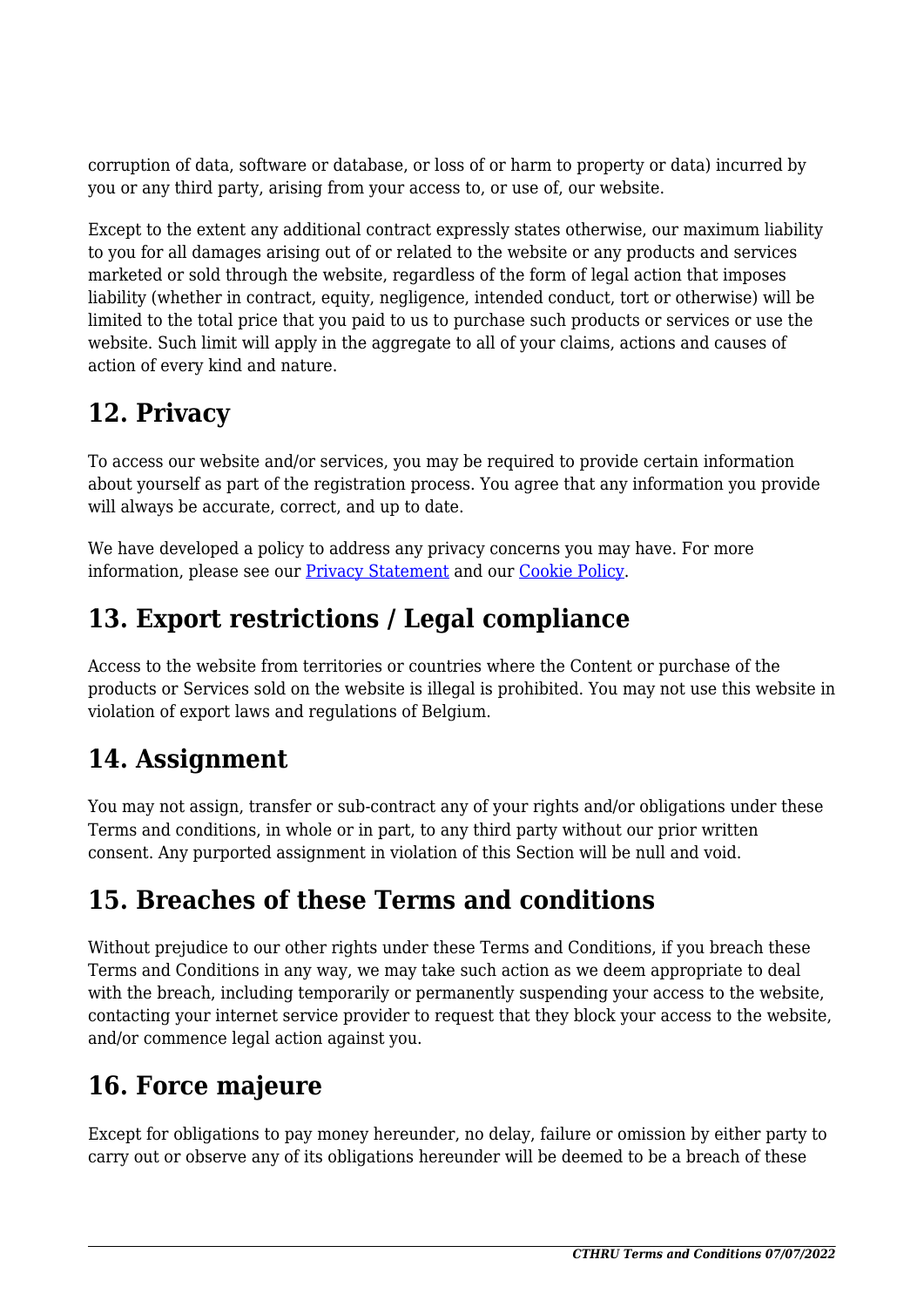Terms and conditions if and for as long as such delay, failure or omission arises from any cause beyond the reasonable control of that party.

# **17. Indemnification**

You agree to indemnify, defend and hold us harmless, from and against any and all claims, liabilities, damages, losses and expenses, relating to your violation of these Terms and conditions, and applicable laws, including intellectual property rights and privacy rights. You will promptly reimburse us for our damages, losses, costs and expenses relating to or arising out of such claims.

#### **18. Waiver**

Failure to enforce any of the provisions set out in these Terms and Conditions and any Agreement, or failure to exercise any option to terminate, shall not be construed as waiver of such provisions and shall not affect the validity of these Terms and Conditions or of any Agreement or any part thereof, or the right thereafter to enforce each and every provision.

#### **19. Language**

These Terms and Conditions will be interpreted and construed exclusively in English. All notices and correspondence will be written exclusively in that language.

## **20. Entire agreement**

These Terms and Conditions, together with our privacy statement and [cookie policy,](https://cthru.hopto.org/cookie-policy/) constitute the entire agreement between you and CTHRU in relation to your use of this website.

# **21. Updating of these Terms and conditions**

We may update these Terms and Conditions from time to time. It is your obligation to periodically check these Terms and Conditions for changes or updates. The date provided at the beginning of these Terms and Conditions is the latest revision date. Changes to these Terms and Conditions will become effective upon such changes being posted to this website. Your continued use of this website following the posting of changes or updates will be considered notice of your acceptance to abide by and be bound by these Terms and Conditions.

# **22. Choice of Law and Jurisdiction**

These Terms and Conditions shall be governed by the laws of Belgium. Any disputes relating to these Terms and Conditions shall be subject to the jurisdiction of the courts of Belgium. If any part or provision of these Terms and Conditions is found by a court or other authority to be invalid and/or unenforceable under applicable law, such part or provision will be modified,